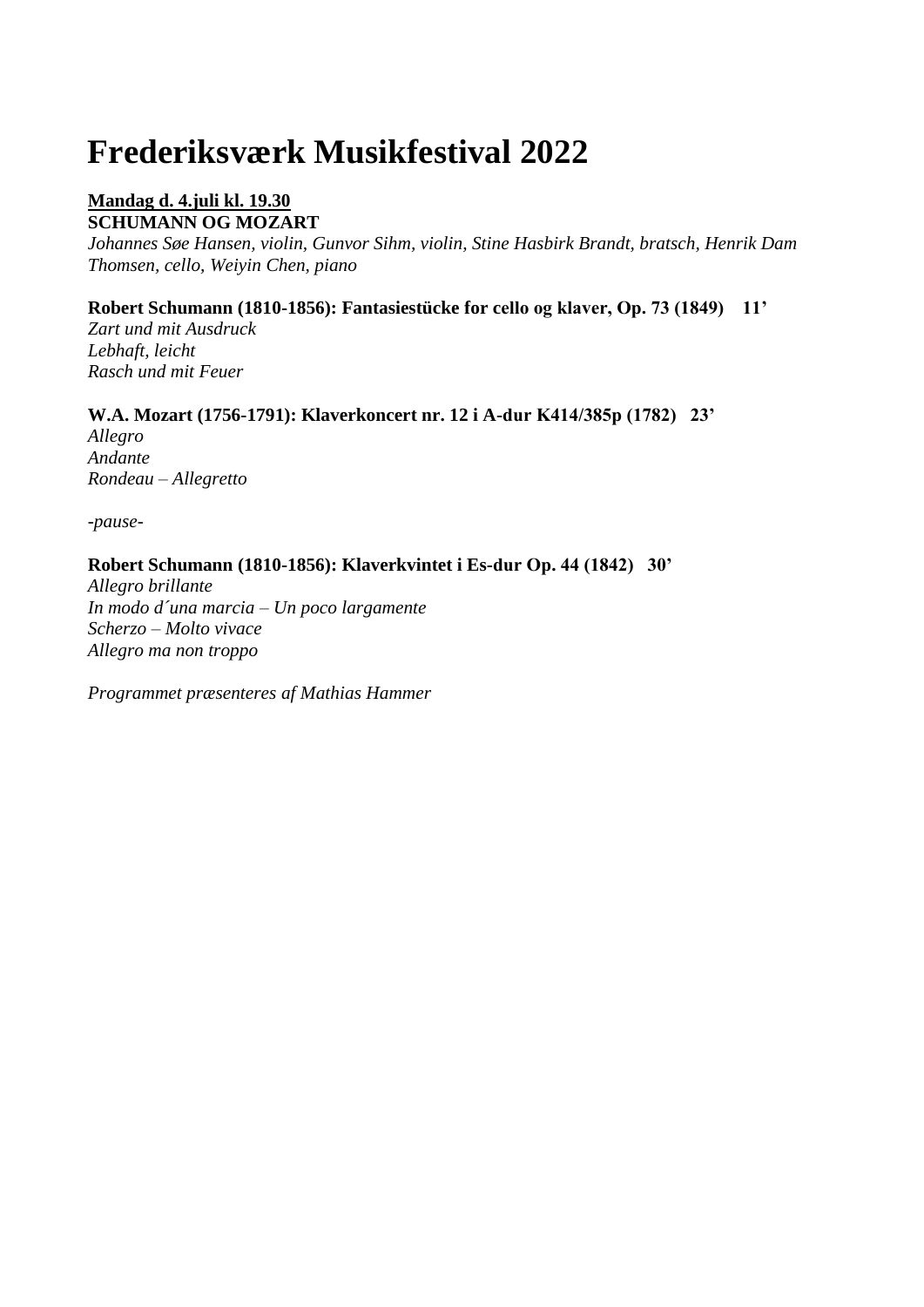## **Torsdag . 7. juli kl. 19.30 INTERNATIONALT STJERNETRÆF Ruby Hughes, sopran, Natalie Clein, cello, Marianna Shirinyan, klaver**

#### **Franz Schubert (1797-1828): Night song meditations 17´**

*Im Abendrot D799 Romanze aus Rosamunde D797 Wanderers nachtlied ii D768 Nachtstück D672*

#### **Bejamin Britten (1913-1976 ): Solo cello Suite nr 3 , op 87 (1971) 20'**

- *Introduzione: Lento*
- *Marcia: Allegro*
- *Canto: Con Moto*
- *Barcarolla: Lento*
- *Dialogo: Allegretto*
- *Fuga: Andante espressivo*
- *Recitativo: Fantastico*
- *Moto perpetuo: Presto*
- *Passacaglia: Lento solenne*

#### **Franz Schubert: "Auf Dem Strom" for sopran , cello og klaver D943 10'**

- pause-

#### **Benjamin Britten : Celtic folk song arrangements for sopran og klaver 10´**

*Ca the yowes O Waly Waly At the mid hour of night*

#### **Benjamin Britten: Sonate for cello og klaver i C- dur, Op. 65 (1961) 20´**

*Dialogo - Allegro Scherzo* **-** *Pizzicato – Allegretto Elegia – Lento Marcia – Energico Moto Perpetuo - Presto*

## **Franz Schubert "Der Hirt auf dem Felsen " D965 - for sopran , klaver og cello (1828) 11'**

*Programmet præsenteres af Mathias Hammer*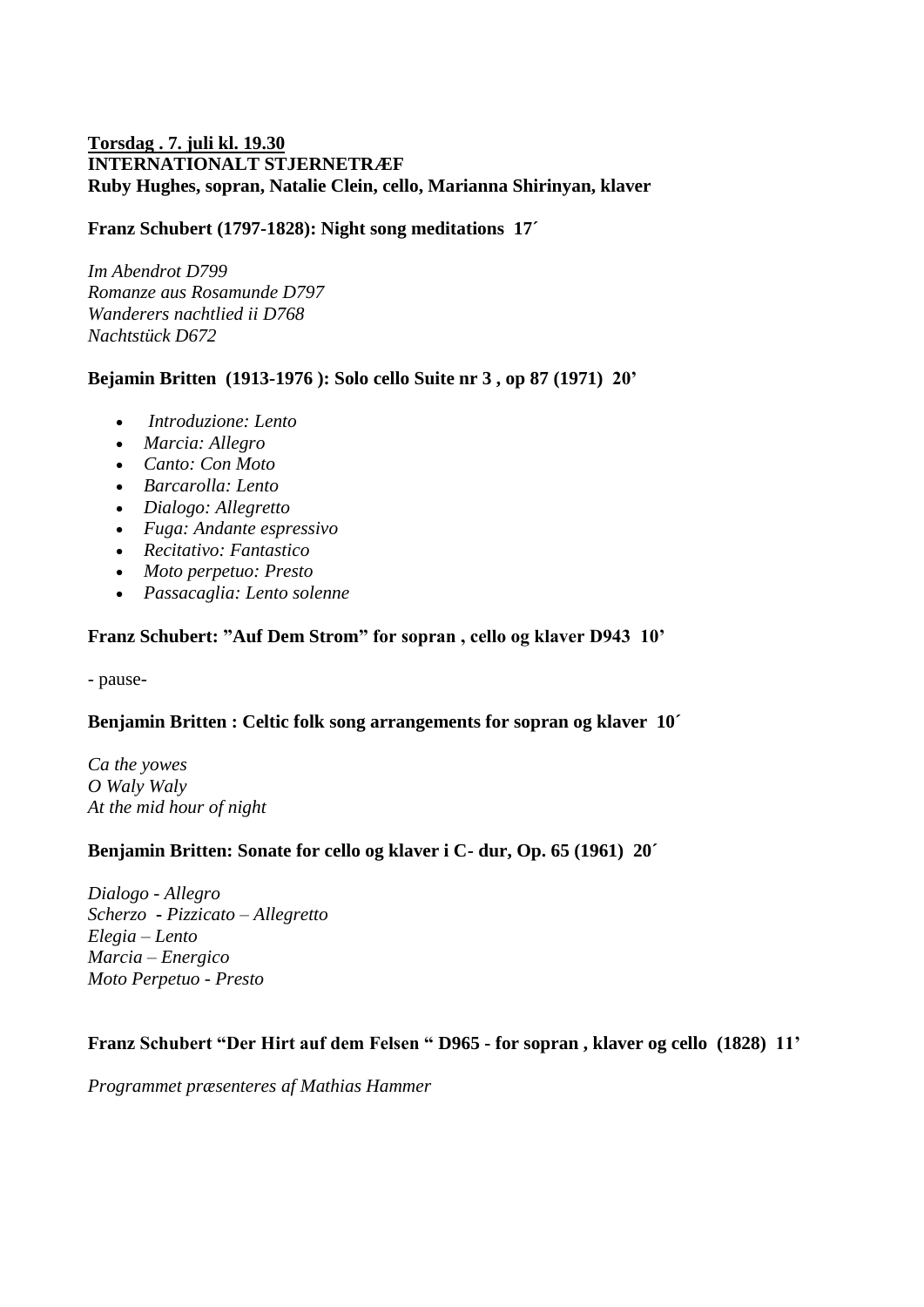#### **Fredag d. 8. juli kl. 17.00 TRIO VITRUVI M/ VENNER SCHUBERTS "DIE FORELLE "**

Niklas Walentin, violin, Jacob la Cour, cello, Alexander Mckenzie, klaver, Marie Louise Jensen, bratsch, Einars Everss, kontrabas

## **Pēteris Vasks (1946 - )***:* **"Plainscapes", Trio for violin, cello og klaver (2011)**

## **Franz Schubert (1797-1828): Kvintet for klaver, violin, bratsch, cello og kontrabas op. 114 i A-dur, "Forelle-Kvintetten" (1819).**

*Allegro Vivace Andante Scherzo - Presto Tema con variazioni Finale. Allegro giusto*

#### **Lørdag d. 9. juli kl. 14.00 MADS TOLLING, violin, og ÅSBJØRG RYENG. bandoneon**

#### **Astor Piazzolla: Café 1930**

**Astor Piazzolla: Nightclub 1960**

**La Partida, Venezuelansk vals (standard)**

**Juan Carlos Cobián: Los Mareados**

**Carlos Gardel: El dia que me quieras**

**Astor Piazzolla: Melancólico Buenos Aires**

**Astor Piazzolla: Adios Nonino**

**Julio Bocazzi/Florindo Sassone: Baldosa Floja**

**José Dames: Nada**

**Domingo Federico: Yuyo Verde**

*Med forbehold for ændringer*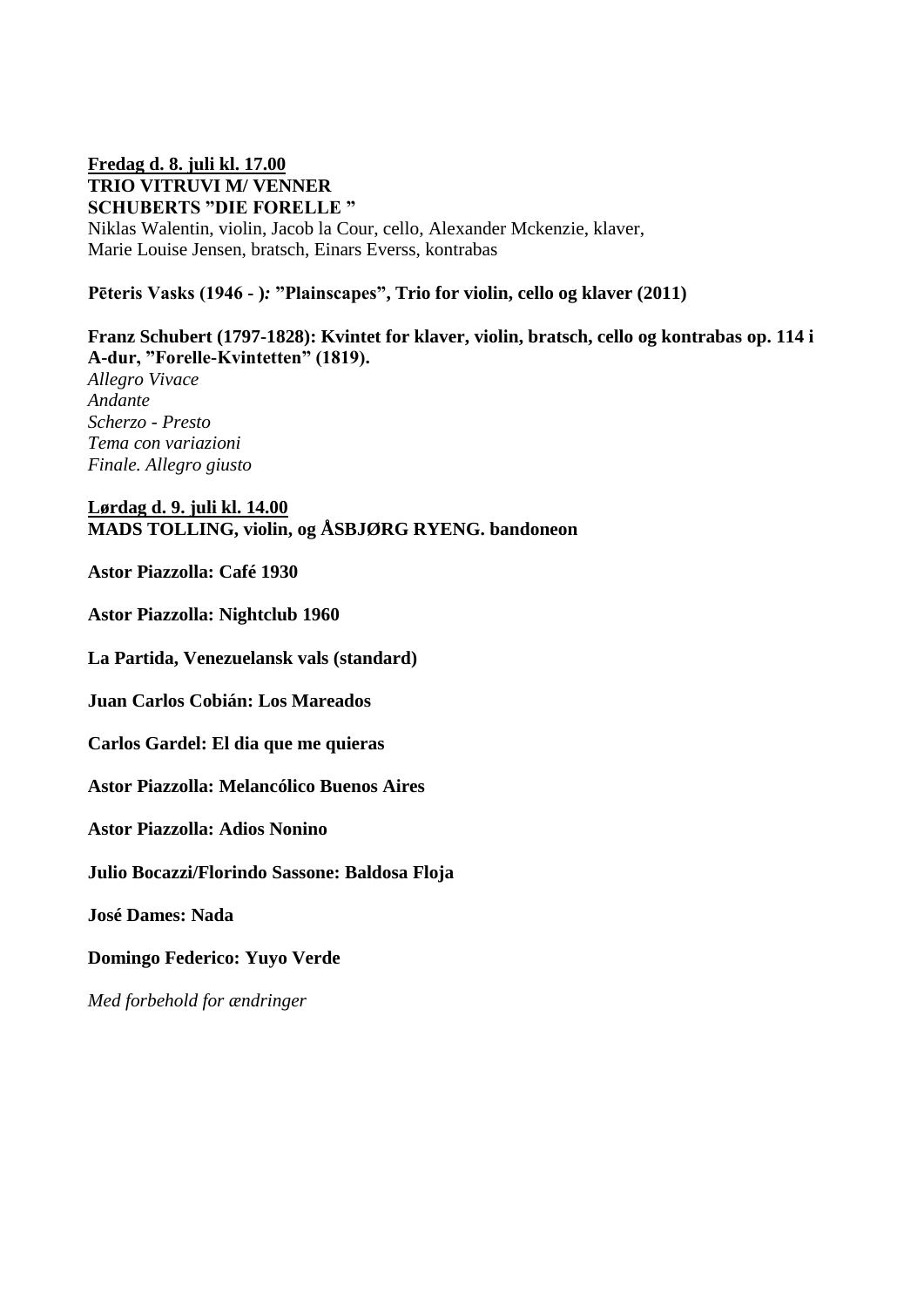## **Mandag d. 11. juli kl. 19.30 JOHAN DALENE, violin, CHRISTIAN IHLE HADLAND, klaver**

## **Ludwig van Beethoven (1770-1827): Violinsonate nr. 5 i F-dur, Op. 24 ("Forår") (1800-01) 24'**

*Allegro Adagio molto espressivo Scherzo : Allegro molto*

*Rondo: Allegro ma non troppo*

#### **Francis Poulenc (1899-1963): Violin Sonate FP119 (1942-43) 19'**

*Allegro con fuoco Intermezzo, très lent et calme Presto tragico*

*-pause-*

#### **Clara Schumann (1819-1896): Tre Romancer, Op. 22 (1853) 9'**

*Andante molto Allegretto, mit zartem Vortrage Leidenschaftlich schnell* 

## **Lili Boulanger (1893-1918): D'un matin de printemps (1917-18) 5'**

## **Edvard Grieg (1843-1907): Violin Sonate nr. 3, C-mol, Op. 45 (1886) 24'**

*Allegro molto ed appassionato Allegretto espressivo alla romanza Allegro animato*

*Programmet præsenteres af Carsten Wiedemann*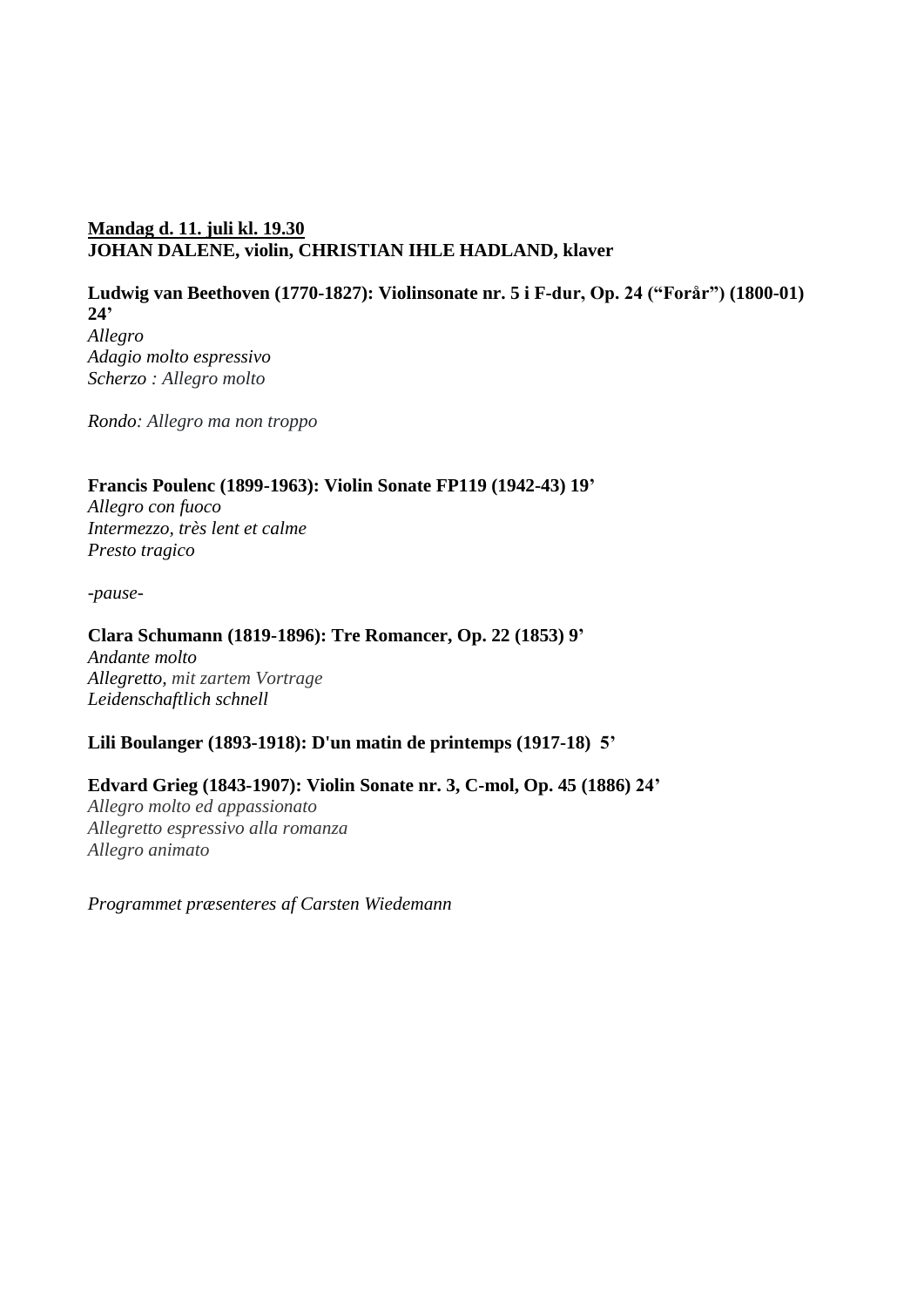## **Torsdag d. 14. juli kl. 19.30 GUSTAV PIEKUT, klaver**

#### **Claude Debussy (1862-1918): Préludes, Book II (1912-1913) '42**

*1. [Brouillards:](https://en.wikipedia.org/wiki/Brouillards) Modéré (Mists)*

*2. Feuilles mortes: Lent et mélancolique (Dead Leaves)*

*3. La puerta del Vino: Mouvement de Habanera (Wine Gate)*

*4. «Les fées sont d'exquises danseuses»: Rapide et léger ("Fairies are exquisite dancers")*

*5. Bruyères: Calme (Heather/Town in Eastern France)*

*6. Général Lavine – eccentric: Dans le style et le mouvement d'un [Cakewalk](https://en.wikipedia.org/wiki/Cakewalk)*

*7. La terrasse des audiences du clair de lune: Lent (The Terrace of Moonlight Audiences)*

*8. Ondine: Scherzando*

*9. [Hommage à S. Pickwick Esq. P.P.M.P.C.:](https://en.wikipedia.org/wiki/Hommage_%C3%A0_S._Pickwick_Esq._P.P.M.P.C.) Grave (Homage to [S. Pickwick\)](https://en.wikipedia.org/wiki/The_Pickwick_Papers)*

*10. Canope: Très calme et doucement triste [\(Canopic Jar\)](https://en.wikipedia.org/wiki/Canopic_jar)*

*11. Les tierces alternées: Modérément animé (Alternating Thirds)*

*12. Feux d'artifice: Modérément animé (Fireworks)*

*-pause-*

#### **Frédéric Chopin (1810 – 1849): 4 Scherzi (1833 – 1843) '38**

*I. Presto con fuoco, h-mol, op. 20 II. Presto, b-mol/Des-dur, op. 31 III. Presto con fuoco, cis-mol, op. 39 IV. Presto, E-dur, op. 54*

*Programmet præsenteres af Carsten Wiedemann*

## **Fredag d. 15. juli kl. 17.00**

## **"DEN SIDSTE TURIST I EUROPA"**

**Sange fra 2. verdenskrig**

Signe Asmussen, Tuva Semmingsen og Carina Tybjerg Madsen, sang, Peter Fuglsang, (blæserinstrumenter) Francesco Cali, (bandoneon), Nikolaj Bentzon, (klaver), Thommy Andersson, (kontrabas), Jakob Weber (percussion)

Musik af bl.a. Kaj Normann Andersen og Kurt Weill

#### **Lørdag d. 16 juli kl. 14.00 ANDREAS BRANTELID, cello, og INGEMAR BRANTELID, cello**

**Josef Bodin de Boismortier: Sonate for 2 celli i C dur** 

**Jean Barriere: Sonate i G dur** 

**David Popper: Suite for 2 celli i G dur** 

**Peter Tjaikowskij: Udrag af Rokoko variationer arrangeret for to celli.**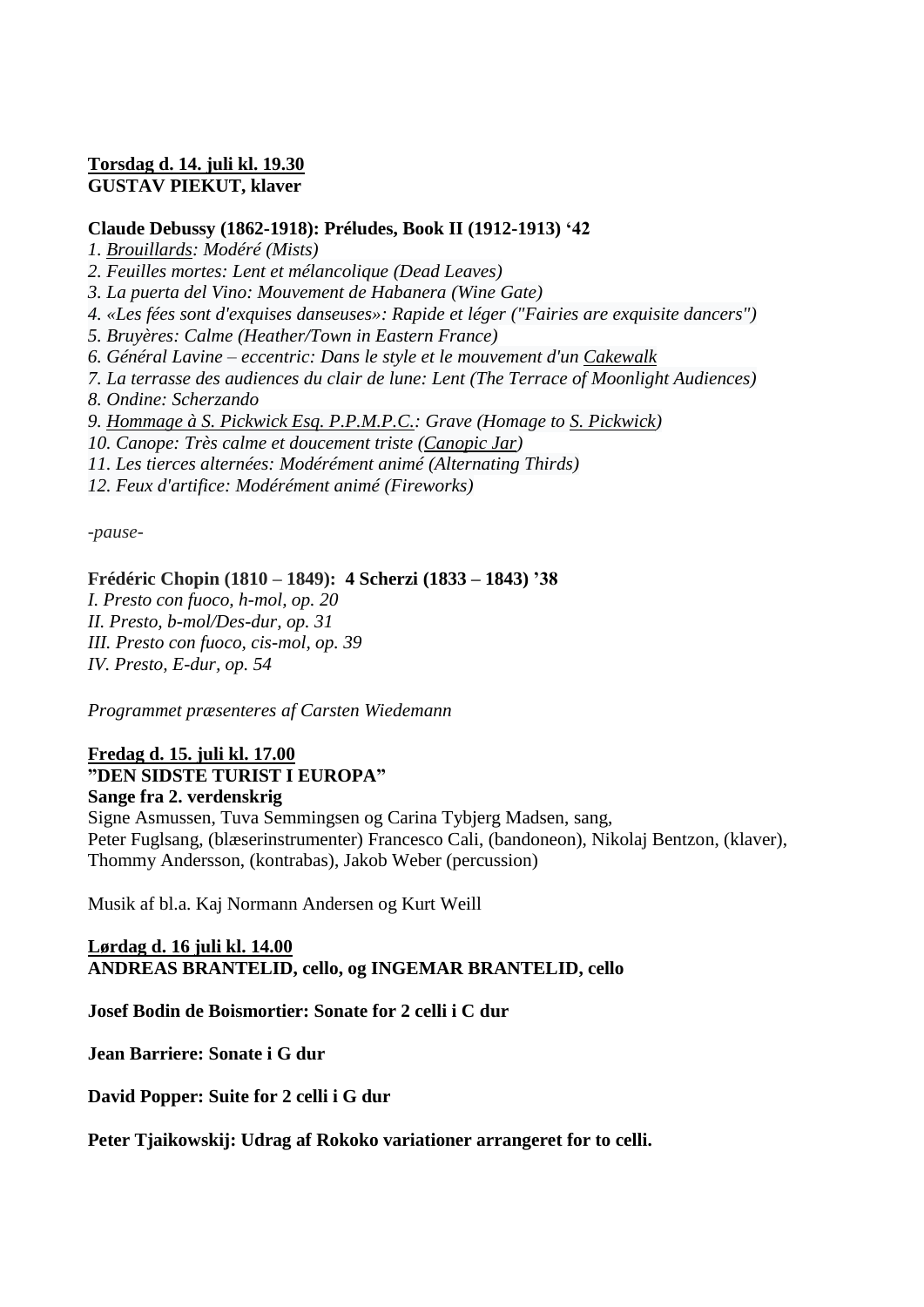## **Mandag d. 18 juli kl. 19.30 GOLDMUND STRING QUARTET**

*Florian Schötz, violin, Pinchas Adt, violin, Christoph Vandory, bratsch, Raphael Paratore, cello*

## **Franz Joseph Haydn (1732-1809): Strygekvartet i D-dur, Hob.III:63, Op.64, No.5, "Lærken" (1790) 18'**

*Allegro moderato Adagio cantabile Menuet: Allegretto Finale: Vivace*

#### **Felix Mendelssohn (1809-1847): Strygekvartet nr.4 i e-mol, Op. 44, nr. 2 (1837) 27'**

*Allegro assai appassionato Scherzo: Allegro di molto Andante Presto agitato*

*-pause-*

## **Franz Schubert (1797-1828): Strygekvartet nr.14 i d-mol, D810, "Døden og Pigen" (1824) 41'**

*Allegro Andante con moto Scherzo: Allegro molto. Trio Presto*

*Programmet præsenteres af Carsten Wiedemann*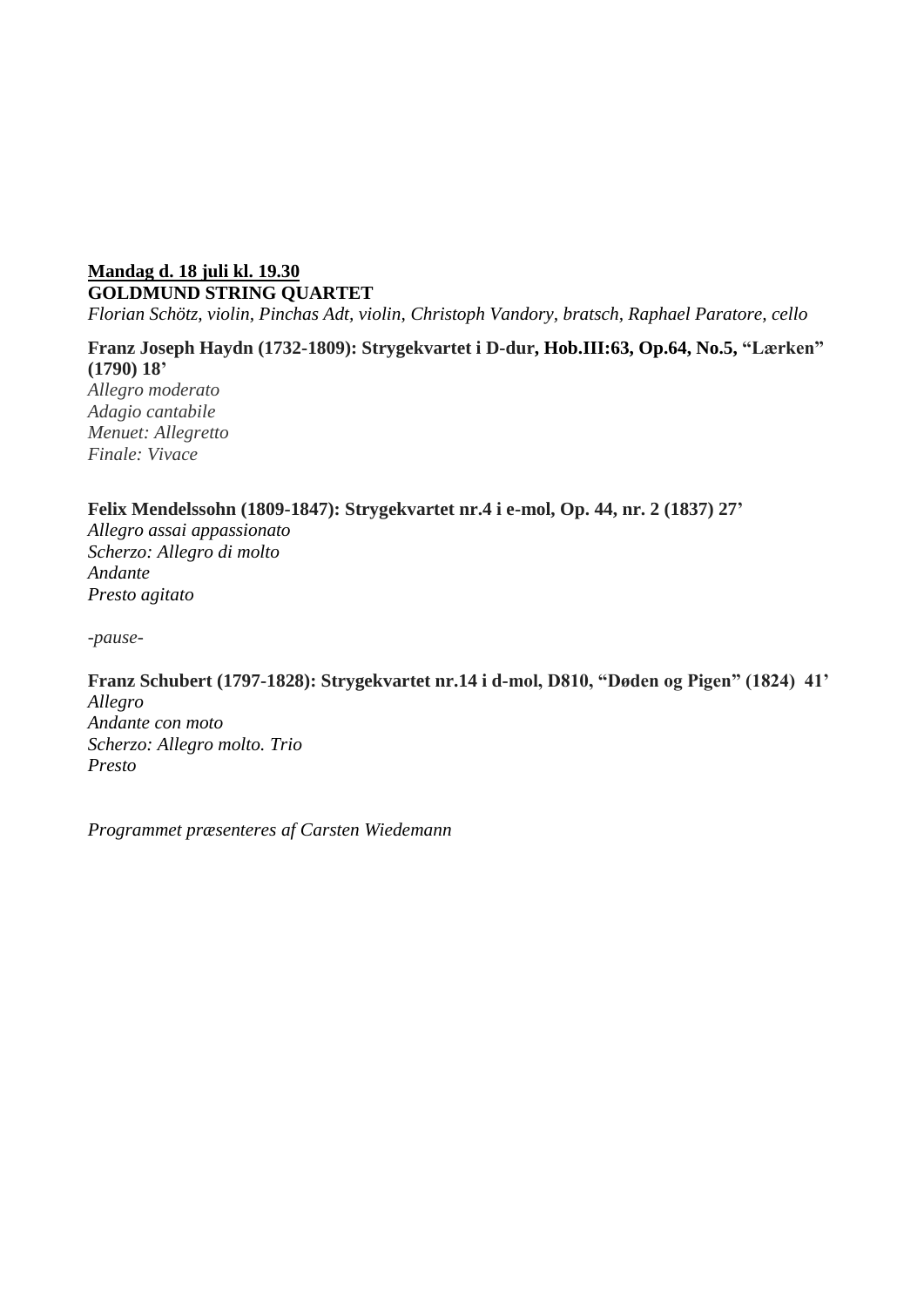#### **Torsdag d. 21 juli kl. 19.30 CONCERTO COPENHAGEN / dir. LARS ULRIK MORTENSEN "HAYDN SUMMER SYMPONIES"**

#### **Joseph Haydn (1732-1809):**

**Symfoni nr. 47 i G-dur, Hob.I:47,"Palindrome" (1772) '23**

*Allegro Un poco adagio, cantabile Menuet al Roverso Finale: Presto assai*

#### **Symfoni 44 i e-mol, Hob.I:44, "Trauer", (1772) 23'**

*Allegro con brio Menuetto: Allegretto (Canone in Diapason) Adagio Finale: Presto*

*-pause-*

## **Symfoni 43 i Es-dur, Hob.I:43 "Merkur" (1772) 23'**

*Allegro Adagio Menuetto Finale: Allegro*

*Programmet præsenteres af Mathias Hammer*

## **Fredag d. 22 juli kl. 17.00**

# **Theatre of Voices, dirigent Paul Hillier.**

Else Torp, sopran, Signe Asmussen, mezzo, Miles Lallemant, alt, Paul Bentley- Angell, tenor, Jakob Boch Jespersen, bas **Ensemble Stralo** Christina Åstrand, violin, Radi Åstrand Radev, obo, Terese Radev Åstrand, cello, Per Salo, klaver

**Peter Navarro Alonso (1973 - ): "IN FLAGRANTE DELICTO" (2022)**

## **Lørdag d. 23 juli kl. 14.00 EGELUND/MOGENSEN/BRIDGER TRIO** Mikkel Egelund, guitar, Bjarke Mogensen, accordeon, Johan Bridger percussion

**Per Nørgård (1932 - ): Streamings for accordeon, vibraphone og guitar 6' Athanasia Kotronia: Nyt værk (uropførelse) 12' Marylin Mazur (1955 - ): Accordeon solo 5' Per Nørgård (1932 - ): "Tales from a hand" Guitar solo 5' Per Nørgård (1932 - ): "Arcana" for accordeon, slagtøj og el-guitar 19'**